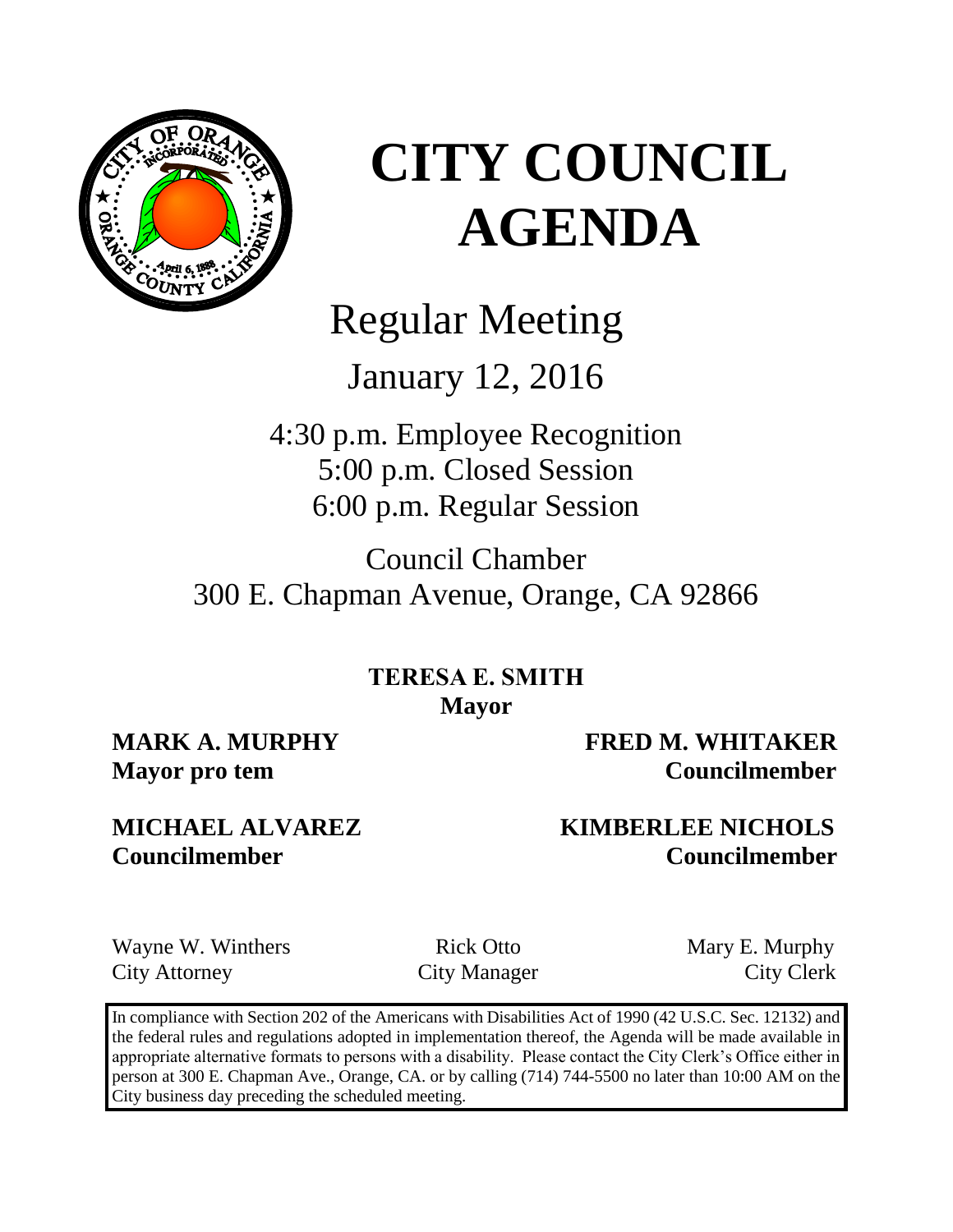### **GENERAL PROTOCOL**

The City of Orange City Council welcomes you to this meeting and encourages your participation. Regular City Council meetings are held on the second Tuesday of each month at 6:00 p.m.

#### **Agenda Information**

This agenda contains a brief general description of each item to be considered. The Agenda and supporting documentation is available at 3:00 p.m. on the Thursday prior to the Council meeting at the City Clerk's Office located at City Hall, 300 E. Chapman Avenue, Orange, during regular business hours, 7:30 a.m. - 5:30 p.m. Monday through Thursday, and alternating Fridays, as well as on the City's Website *www.cityoforange.org*. Any documents received after the agenda packet distribution, are available at the Council meeting, City Clerk Office counter, and are posted on the City's Website*.* Information may be obtained by calling the City Clerk's Office at (714) 744-5500.

#### **Public Testimony**

Pursuant to Government Code Section 54954.3, the public may comment on any agenda item before or during consideration by the City Council, and on any other matters under the Council's jurisdiction. Applicants making presentations to the Council on agenda items are given sufficient time to address the Council and are also provided an opportunity to address questions from the public. The public is then allowed up to three (3) minutes to speak on that specific agenda item. General public comments are agendized under Public Comments section at the **beginning** of the 6:00 p.m. Session.

In accordance with Ordinance No. 10-01 any person making personal, impertinent, slanderous or profane remarks or who becomes boisterous while addressing the Council shall, by the presiding officer, be barred from further audience before the Council, unless permission to continue is granted by a majority vote of the Council. In accordance with Ordinance No. 43-60 no person except City officials and their representatives shall be permitted within the rail in front of the Council Chamber without the express consent of the Council. Members of the public are advised that all pagers, cellular telephones and any other communication devices are to be turned off upon entering the City Council Chamber. Your cooperation is appreciated.

**TO SPEAK ON ANY ITEM ON THE AGENDA**, complete a speaker's card located at the entrance to the Council Chamber. Enter the item's Agenda number on your speaker card and give it to the City Clerk. WHEN SPEAKING, please face the City Council and state your name and address for the record. *The Mayor will call on you to speak when that Agenda item is considered.* **Televised Meeting Schedule**

Regular City Council meetings are televised live on Time Warner Cable Channel 3 and AT&T Uverse Channel 99 and streamed live and on-demand on the City's website at [www.cityoforange.org.](http://www.cityoforange.org/)

Persons filming or taping Council meetings are asked to identify themselves by filling out the reverse side of the speaker's card or presenting a business card to the City Clerk.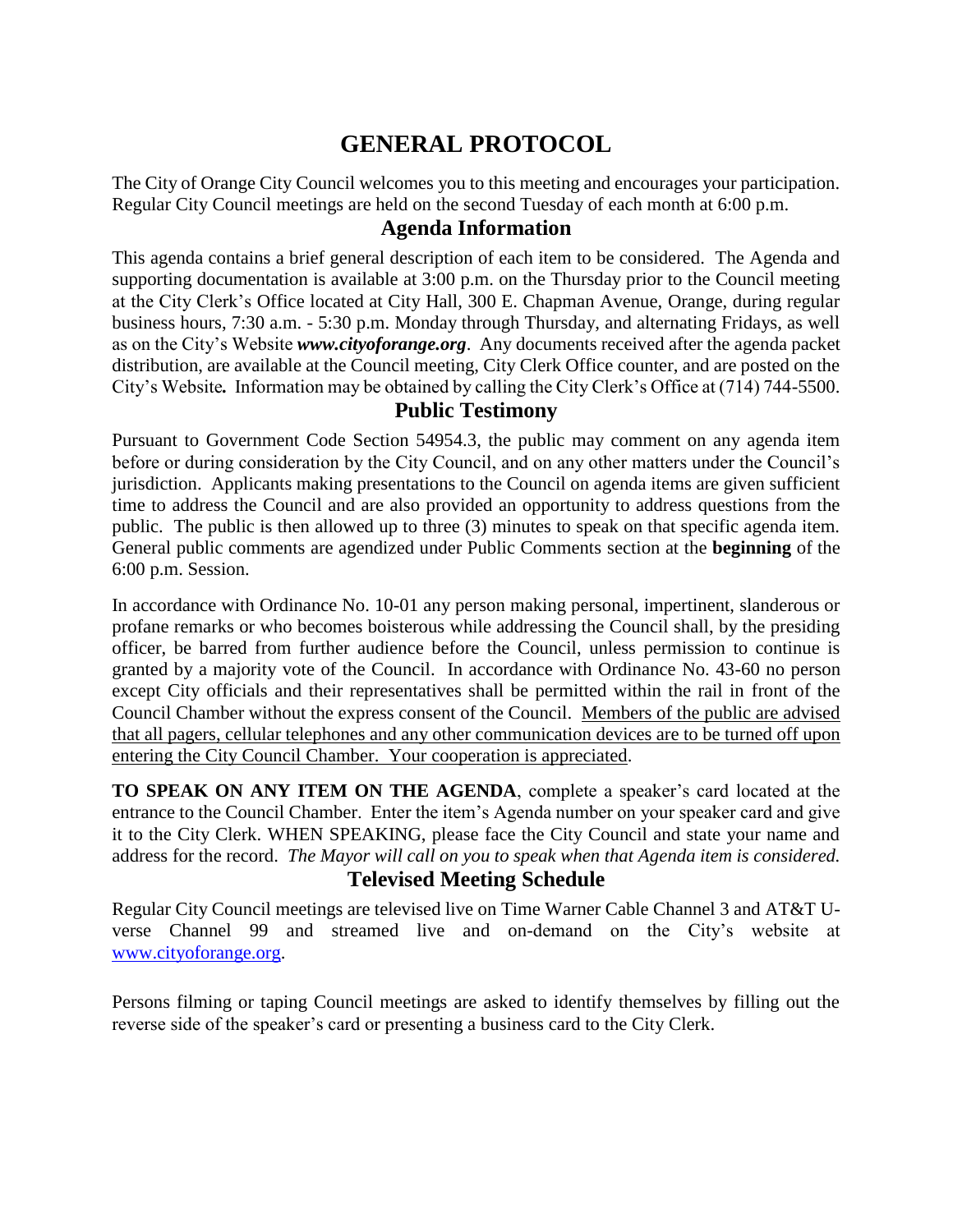January 12, 2016

#### **4:30 P.M. SESSION**

#### **1. ROLL CALL**

PRESENT - ABSENT -

#### **2. ORAL COMMUNICATIONS**

At this time, members of the public may address the Council on any 4:30 p.m. session items only. Comments are limited to **three minutes per person.**

#### **3. EMPLOYEE RECOGNITION**

Recognition of Employee Service

#### **4. RECESS**

The City Council will recess to the 5:00 p.m. Closed Session. The next Regular City Council meeting will be held on Tuesday, January 12, 2016, at 6:00 p.m. in the Council Chamber.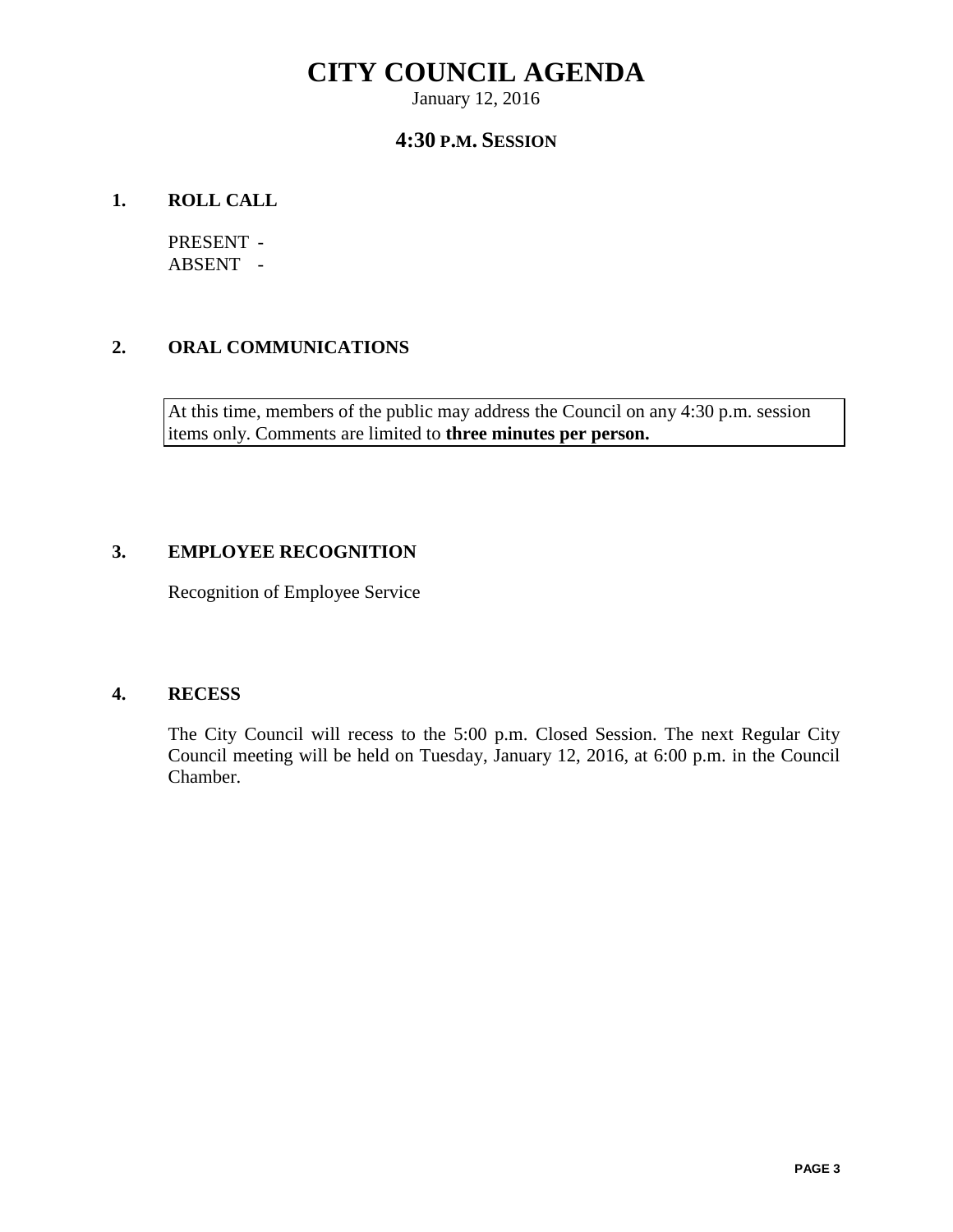January 12, 2016

#### **5:00 P.M. SESSION**

#### **1. ROLL CALL**

PRESENT - ABSENT -

#### **2. ORAL COMMUNICATIONS**

At this time, members of the public may address the Council on any closed session items only. Comments are limited to **three minutes per person.**

#### **3. RECESS TO CLOSED SESSION**

a. Conference with Labor Negotiator pursuant to Government Code Section 54957.6: City Negotiators: Laura Kalty, Special Counsel, Will Kolbow, Finance Director and Lisa Kim, Economic Development Manager.

Employee Organizations: Orange Management Association, Orange Municipal Employees' Association, Orange Maintenance and Crafts Association, Water Division Employees' Association.

#### **4. ADJOURNMENT**

The next Regular City Council Meeting will be held on Tuesday, January 12, 2016, at 6:00 p.m. in the Council Chamber.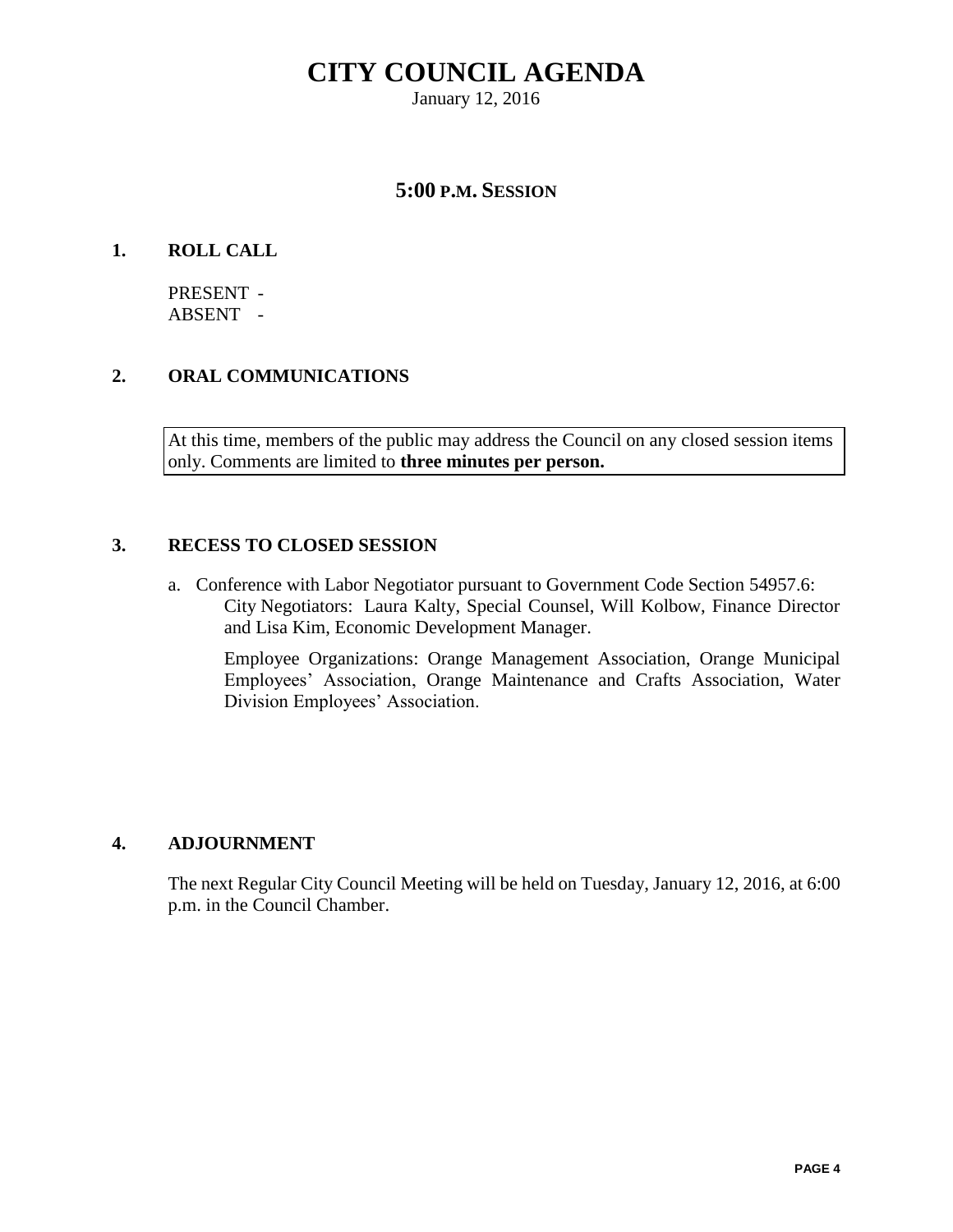January 12, 2016

#### **6:00 P.M. SESSION**

#### 1. **OPENING**

#### **1.1 INVOCATION**

Sister Jayne Helmlinger, Sisters of St. Joseph of Orange

#### **1.2 PLEDGE OF ALLEGIANCE TO THE FLAG**

Councilmember Fred Whitaker

#### **1.3 ROLL CALL**

PRESENT - ABSENT -

#### **1.4 PRESENTATIONS/ ANNOUNCEMENTS/ INTRODUCTIONS**

#### **2. PUBLIC COMMENTS**

At this time, members of the public may address the Council on any **off-agenda** items within the subject matter jurisdiction of the Council, provided that NO action may be taken on off-agenda items unless authorized by law. Comments are limited to **three minutes per person.**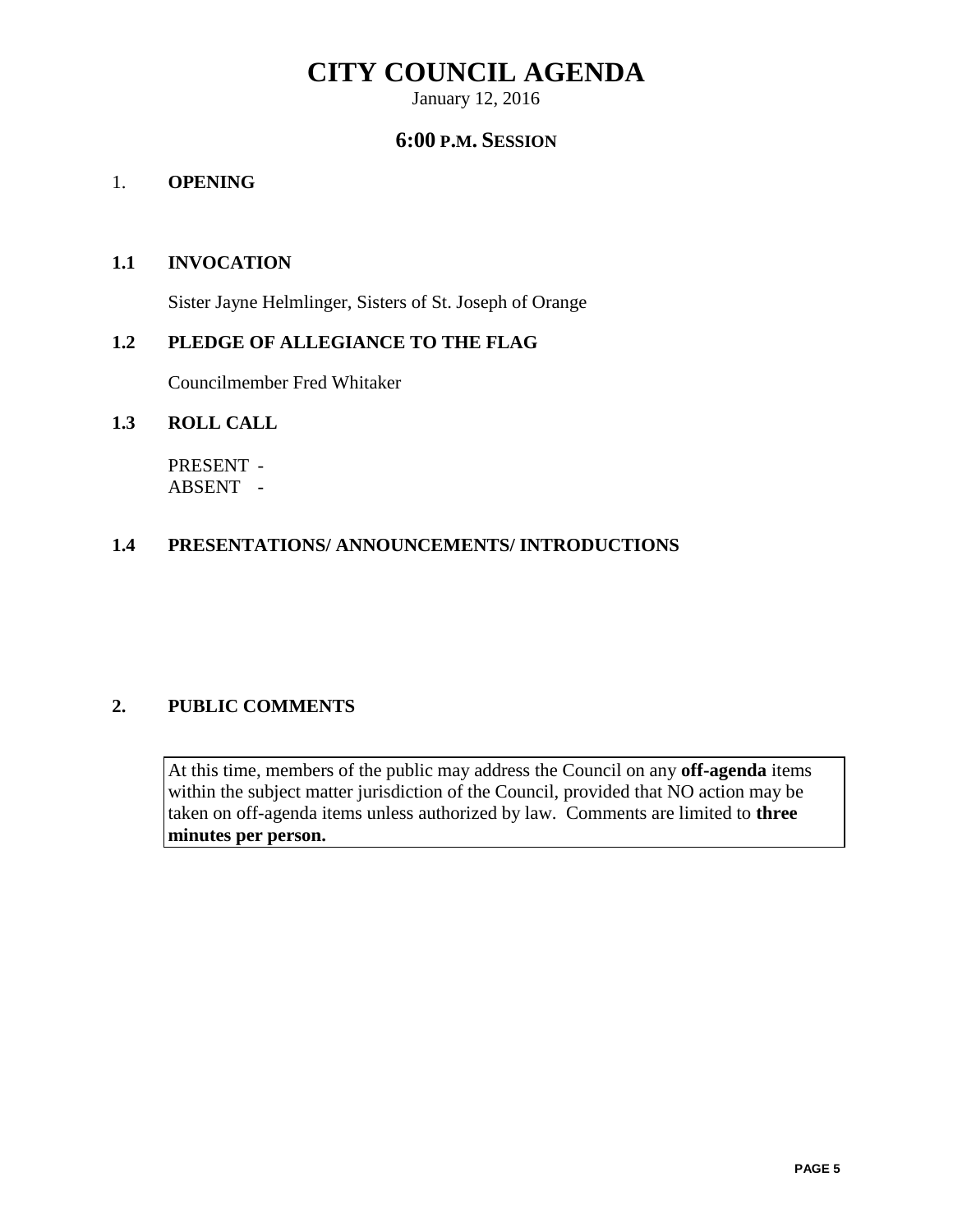January 12, 2016

#### **3. CONSENT CALENDAR**

All items on the Consent Calendar are considered routine and are enacted by one motion approving the recommended action listed on the Agenda. Any member of the City Council, staff or the public may request an item be removed from the Consent Calendar for discussion or separate action. Unless otherwise specified in the request to remove an item from the Consent Calendar, all items removed shall be considered immediately following action on the remaining items on the Consent Calendar.

#### **3A. CITY CONSENT CALENDAR**

**3.1 Confirmation of warrant registers dated December 3, 10, 17, and 23, 2015.**

RECOMMENDED ACTION: Approve.

**3.2 [City Council Minutes, Regular Meeting of December 8, 2015.](http://citydocs.cityoforange.org/WebLink8/DocView.aspx?id=243680180&dbid=0)**

RECOMMENDED ACTION: Approve.

**3.3 Waive reading in full of all ordinances on the Agenda.** 

RECOMMENDED ACTION: Approve.

#### **AGREEMENTS**

**3.4 [Agreement for the Transfer of Ownership of the Police Service Dog Lycan, currently](http://citydocs.cityoforange.org/WebLink8/DocView.aspx?id=243680181&dbid=0)  [assigned to the Police Department's Canine Team from the City of Orange to Canine](http://citydocs.cityoforange.org/WebLink8/DocView.aspx?id=243680181&dbid=0)  [Officer Carlos Gutierrez.](http://citydocs.cityoforange.org/WebLink8/DocView.aspx?id=243680181&dbid=0)**

RECOMMENDED ACTION: The Police Department recommends that the Orange City Council approve the Agreement transferring ownership of Lycan to Officer Carlos Gutierrez.

**3.5 [Water System Agreement with the University of California Irvine Medical Center](http://citydocs.cityoforange.org/WebLink8/DocView.aspx?id=243680186&dbid=0)  [\(UCIMC\) to complete the final master metering of the Medical Center Main Campus.](http://citydocs.cityoforange.org/WebLink8/DocView.aspx?id=243680186&dbid=0)**

RECOMMENDED ACTION: 1) Approve the Water System Agreement between the City of Orange and the University of California Irvine Medical Center ("UCIMC"); and 2) Authorize the Mayor and City Clerk to execute the easement quitclaim deed to transfer the Manchester Reservoir site to the UCIMC.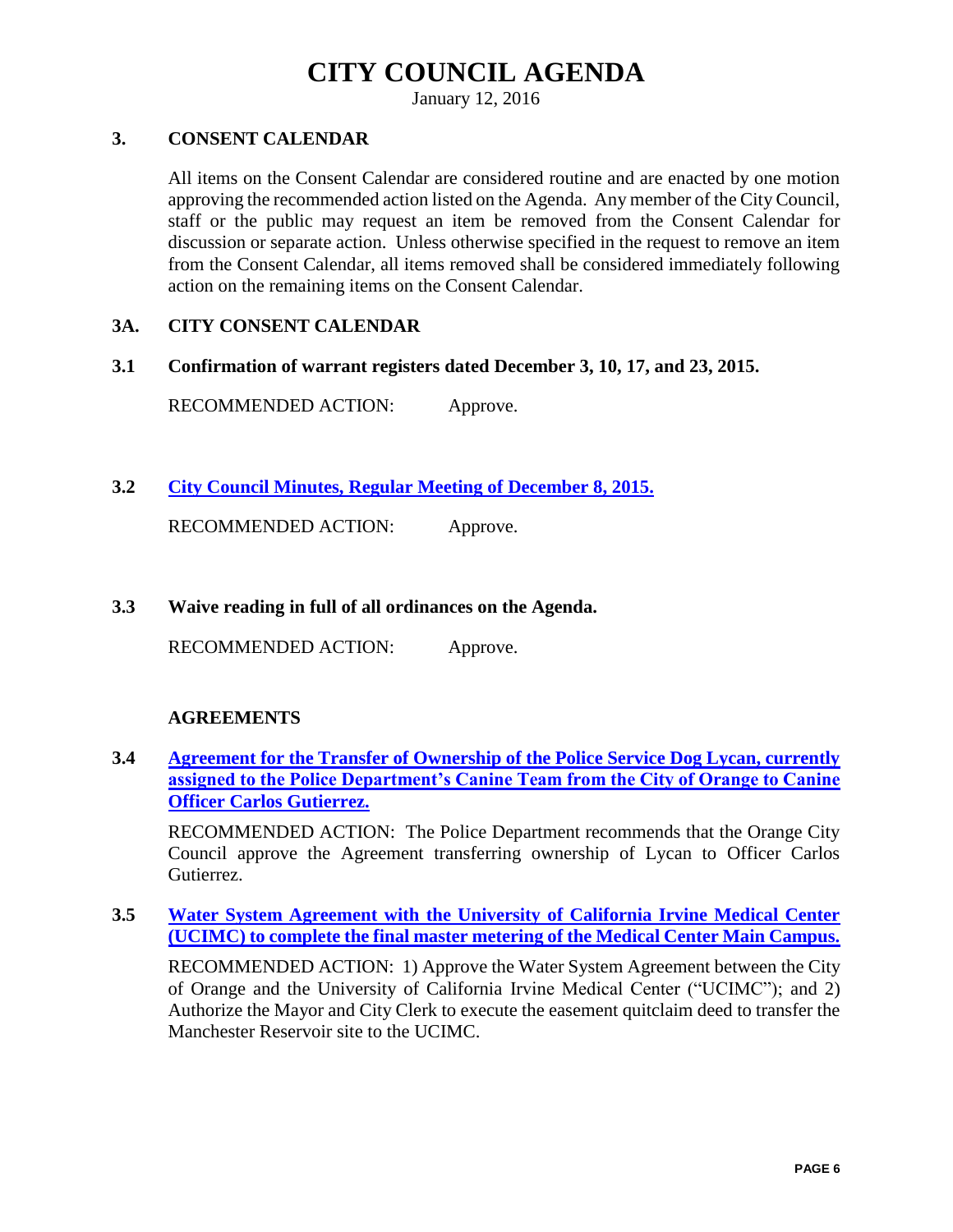January 12, 2016

#### **3. CONSENT CALENDAR (Continued)**

#### **3.6 [Agreement with C.A. Granger Construction,](http://citydocs.cityoforange.org/WebLink8/DocView.aspx?id=243680189&dbid=0) Inc. for the amount of \$55,100 to [provide Demolition and Hardscape Installation of the Hart Park Dance Floor.](http://citydocs.cityoforange.org/WebLink8/DocView.aspx?id=243680189&dbid=0)**

RECOMMENDED ACTION: 1) Approve Agreement and authorize the Mayor and City Clerk to execute on behalf of the City; 2) Appropriate \$8,600 from Fund 510 (Park Acquisition and Development) unreserved fund balance to 510.7021.56015.20038 (Hart Park Dance Floor); and 3) Appropriate \$11,500 from revenue account 100.7021.48390.20038 (Hart Park Dance Floor) to 550.7021.56015.20038 (Hart Park Dance Floor).

#### **3.7 [Agreement with Merchants Building Maintenance Company, LLC, for Custodial](http://citydocs.cityoforange.org/WebLink8/DocView.aspx?id=243680192&dbid=0)  [Services for City Park Facilities for an amount not to exceed \\$236,537.42](http://citydocs.cityoforange.org/WebLink8/DocView.aspx?id=243680192&dbid=0) per year.**

RECOMMENDED ACTION: 1) Authorize the appropriation of \$40,100 from the General Fund Unreserved Fund Balance to expenditure account 100.5028.51422.00000; 2) Approve the agreement between the City of Orange and Merchants Building Maintenance Company, LLC; and 3) Authorize the Mayor and City Clerk to execute the necessary documents on behalf of the City.

#### **3.8 [Agreement with Commercial Aquatic Services, Inc. for the installation of new pool](http://citydocs.cityoforange.org/WebLink8/DocView.aspx?id=243680193&dbid=0)  [heaters, new backwash controls, and new chemical control systems for the Hart Park](http://citydocs.cityoforange.org/WebLink8/DocView.aspx?id=243680193&dbid=0)  [Pool for an amount not to exceed \\$101,814.90.](http://citydocs.cityoforange.org/WebLink8/DocView.aspx?id=243680193&dbid=0)**

RECOMMENDED ACTION: 1) Approve the agreement with Commercial Aquatic Services, Inc. to install the specified pool equipment; and 2) Authorize the Mayor and the City Clerk to execute the agreement on behalf of the City.

#### **3.9 [Renew the agreement between the California Insurance Pool Authority \(CIPA\) and](http://citydocs.cityoforange.org/WebLink8/DocView.aspx?id=243680194&dbid=0)  [Keenan and Associates for Third Party Administration of the City of Orange's](http://citydocs.cityoforange.org/WebLink8/DocView.aspx?id=243680194&dbid=0)  [Workers' Compensation Program.](http://citydocs.cityoforange.org/WebLink8/DocView.aspx?id=243680194&dbid=0)**

RECOMMENDED ACTION: Enter into a three (3) year agreement extension with Keenan and Associates to serve as the City's Workers' Compensation Administrator.

#### **3.10 [Mills Act Contract No. MAC-243.0-15 \(Historic Property Preservation Agreement\)](http://citydocs.cityoforange.org/WebLink8/DocView.aspx?id=243680195&dbid=0)  [128 North Pixley Street.](http://citydocs.cityoforange.org/WebLink8/DocView.aspx?id=243680195&dbid=0)**

RECOMMENDED ACTION: Approve a Mills Act Contract (Historic Property Preservation Agreement) between City of Orange and the property owner for the preservation and rehabilitation of a qualified historic property.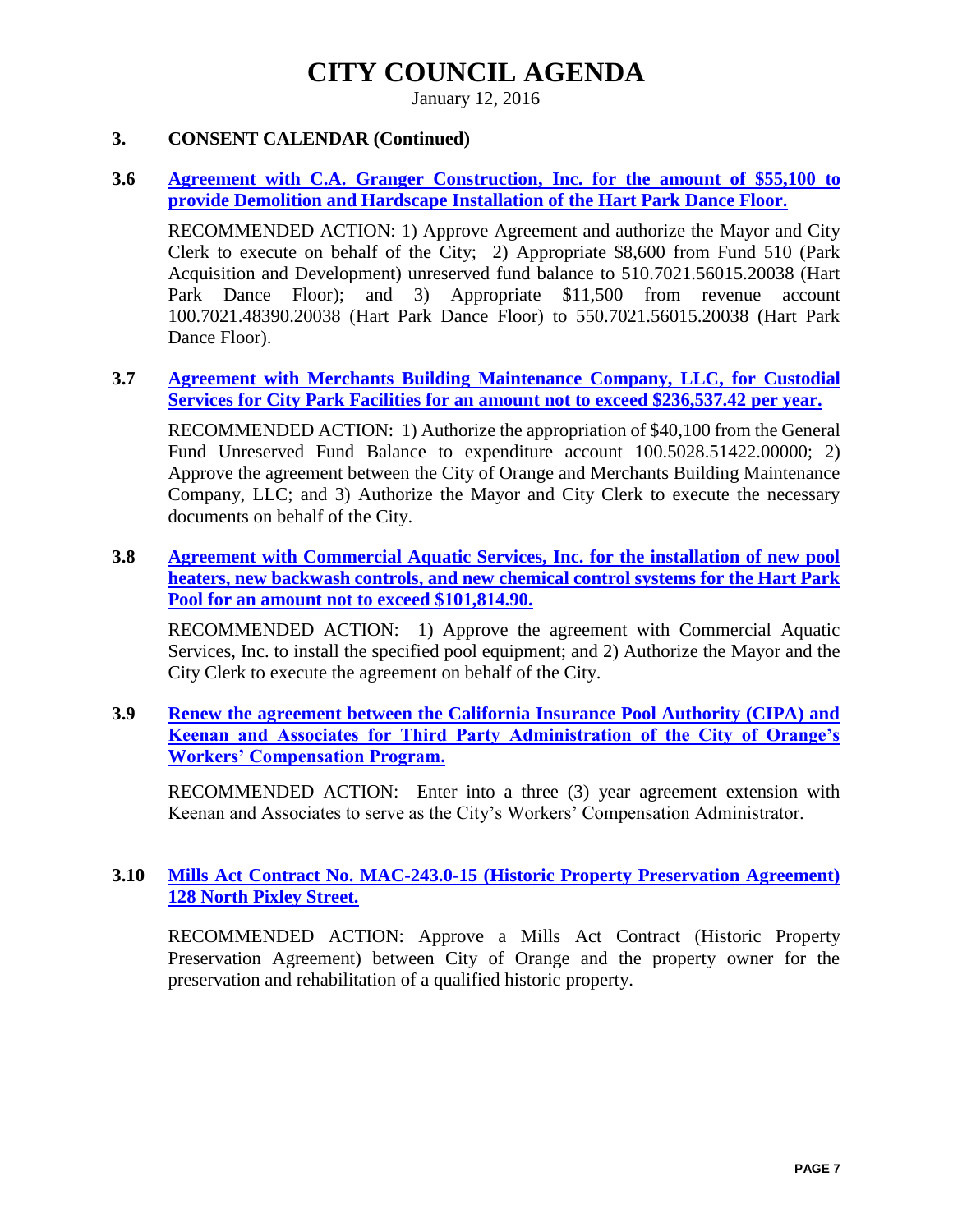January 12, 2016

#### **3. CONSENT CALENDAR (Continued)**

#### **APPROPRIATIONS**

#### **3.11 [FY 14 Urban Areas Security Initiative \(UASI\) Grant: J11 Orange County Intelligence](http://citydocs.cityoforange.org/WebLink8/DocView.aspx?id=243680196&dbid=0)  [Assessment Center \(OCIAC\) Security Upgrade Project Allocation](http://citydocs.cityoforange.org/WebLink8/DocView.aspx?id=243680196&dbid=0)**.

RECOMMENDED ACTION: 1) Accept into the City's revenue budget a \$75,000 grant from the Anaheim/Santa Ana Urban Areas UASI into revenue account number 100.4081.45495.20263 (Police-Homeland Security FY 14 UASI J11 OCIAC Security Upgrade Project); and 2) Authorize the appropriation of \$75,000 into expenditure account number 100.4081.55131.20263 (Police-Homeland Security- FY14 UASI J11 OCIAC Security Upgrade Project).

#### **3.12 CLAIMS**

The following claim(s) have been received and investigated by the City Attorney's Office and/or the Risk Manager. After a thorough investigation with the involved departments, it is the recommendation of the City Attorney's Office that the claim(s) be denied.

- a. Timothy Hutt
- b. Sean Laughlin
- c. Vance Cleveland Plumbing, Inc.
- d. Kenneth Young
- e. Mihaela Ileisecu/Ileiescu
- f. Jennifer Guild

RECOMMENDED ACTION: Deny Claim(s) for damages and refer to City Attorney and Adjuster.

#### **CONTRACTS**

#### **3.13 Award of Contract – [Bid No. 156-15; Taft Library & Fire Station No. 3 Fiber Optic](http://citydocs.cityoforange.org/WebLink8/DocView.aspx?id=243680198&dbid=0)  [Installation Project.](http://citydocs.cityoforange.org/WebLink8/DocView.aspx?id=243680198&dbid=0)**

RECOMMENDED ACTION: Award the contract to PTM General Engineering Services, Inc. of Riverside, CA in the amount of \$218,812; and authorize the Mayor to execute and the City Clerk to attest the contract on behalf of the City.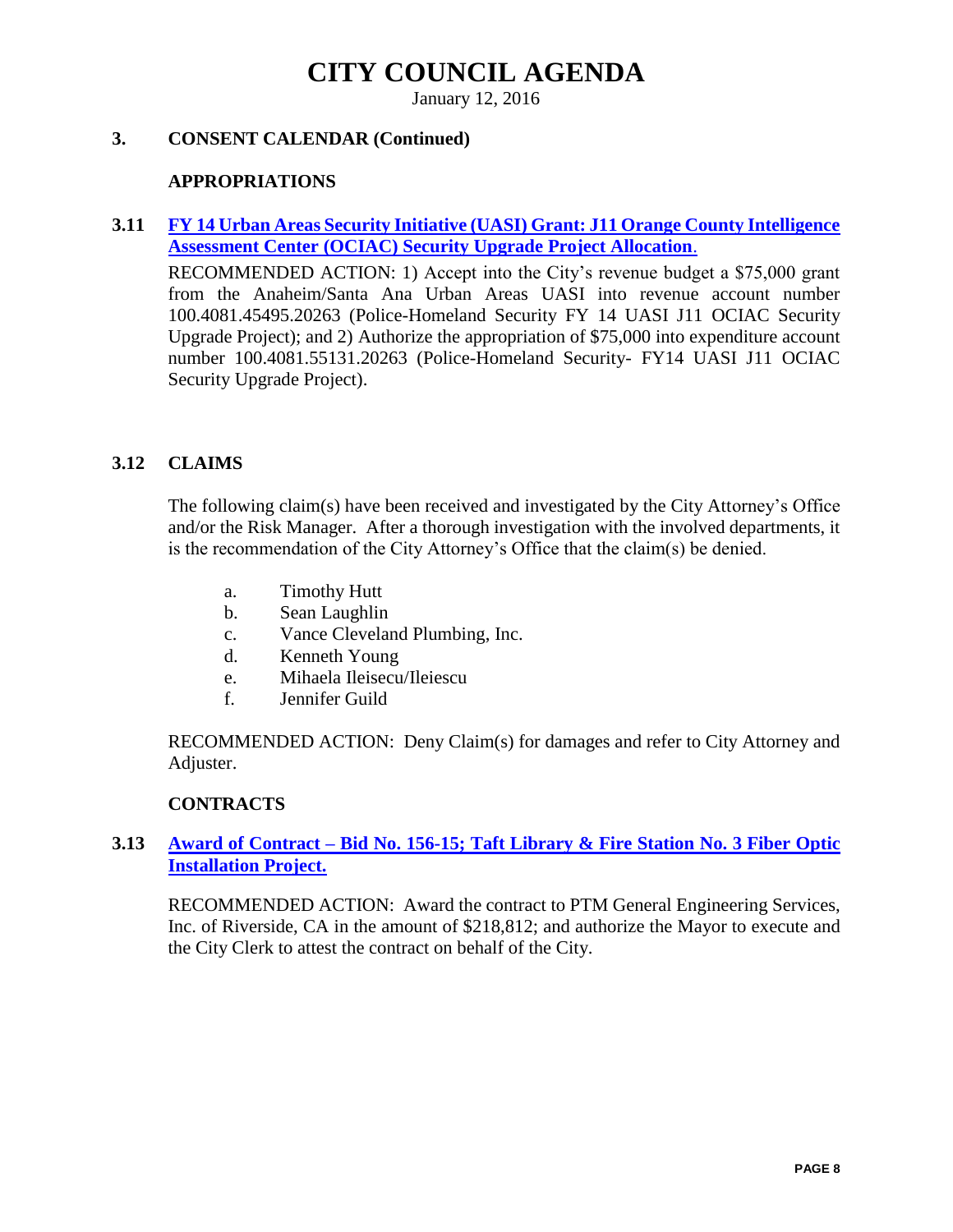January 12, 2016

#### **3. CONSENT CALENDAR (Continued)**

#### **PAYMENTS**

**3.14 [Approve payment to the City of Anaheim for a portion of the work required to update](http://citydocs.cityoforange.org/WebLink8/DocView.aspx?id=243680203&dbid=0)  [an Emergency Intertie with Anaheim and Repair and Restore the access road to](http://citydocs.cityoforange.org/WebLink8/DocView.aspx?id=243680203&dbid=0)  [Reservoir No. 3 located at 3306 Mandeville Place, Orange.](http://citydocs.cityoforange.org/WebLink8/DocView.aspx?id=243680203&dbid=0)**

RECOMMENDED ACTION: Approve payment to the City of Anaheim, in the amount of \$37,557.86 for the design and construction required to repair and reconstruct the shared roadway and emergency intertie to Reservoir No. 3 located at 3306 Mandeville Place; and authorize the Mayor and City Clerk to execute the payment on behalf of the City.

#### **PURCHASES**

#### **3.15 [Authorize purchase of Ethernet Switches and Power Supply from EtherWAN](http://citydocs.cityoforange.org/WebLink8/DocView.aspx?id=243680204&dbid=0)  [Systems, Inc.](http://citydocs.cityoforange.org/WebLink8/DocView.aspx?id=243680204&dbid=0)**

RECOMMENDED ACTION: Authorize a sole source purchase of Ethernet switches and power supply from EtherWAN Systems, Inc. not to exceed \$45,000.

#### **REPORTS**

**3.16 [Audited Financial Statements and Related Financial Reports for the Fiscal Year](http://citydocs.cityoforange.org/WebLink8/DocView.aspx?id=243680206&dbid=0)  [ended June 30, 2015.](http://citydocs.cityoforange.org/WebLink8/DocView.aspx?id=243680206&dbid=0)**

RECOMMENDED ACTION: Receive and file.

#### **RESOLUTIONS**

**3.17 [RESOLUTION NO. 10915](http://citydocs.cityoforange.org/WebLink8/DocView.aspx?id=243680209&dbid=0)**

A Resolution of the City Council of the City of Orange amending City of Orange Landscape Standards and Specifications.

RECOMMENDED ACTION: Approve

#### **3.18 [RESOLUTION NO. 10919](http://citydocs.cityoforange.org/WebLink8/DocView.aspx?id=243680211&dbid=0)**

A Resolution of the City Council of the City of Orange certifying that the City of Orange has the resources to fund its projects in the Federal Fiscal Years (FFY) 2016/17-2021/22 Federal Transportation Improvement Program and affirms its commitment to implement all projects in the program.

RECOMMENDED ACTION: Approve.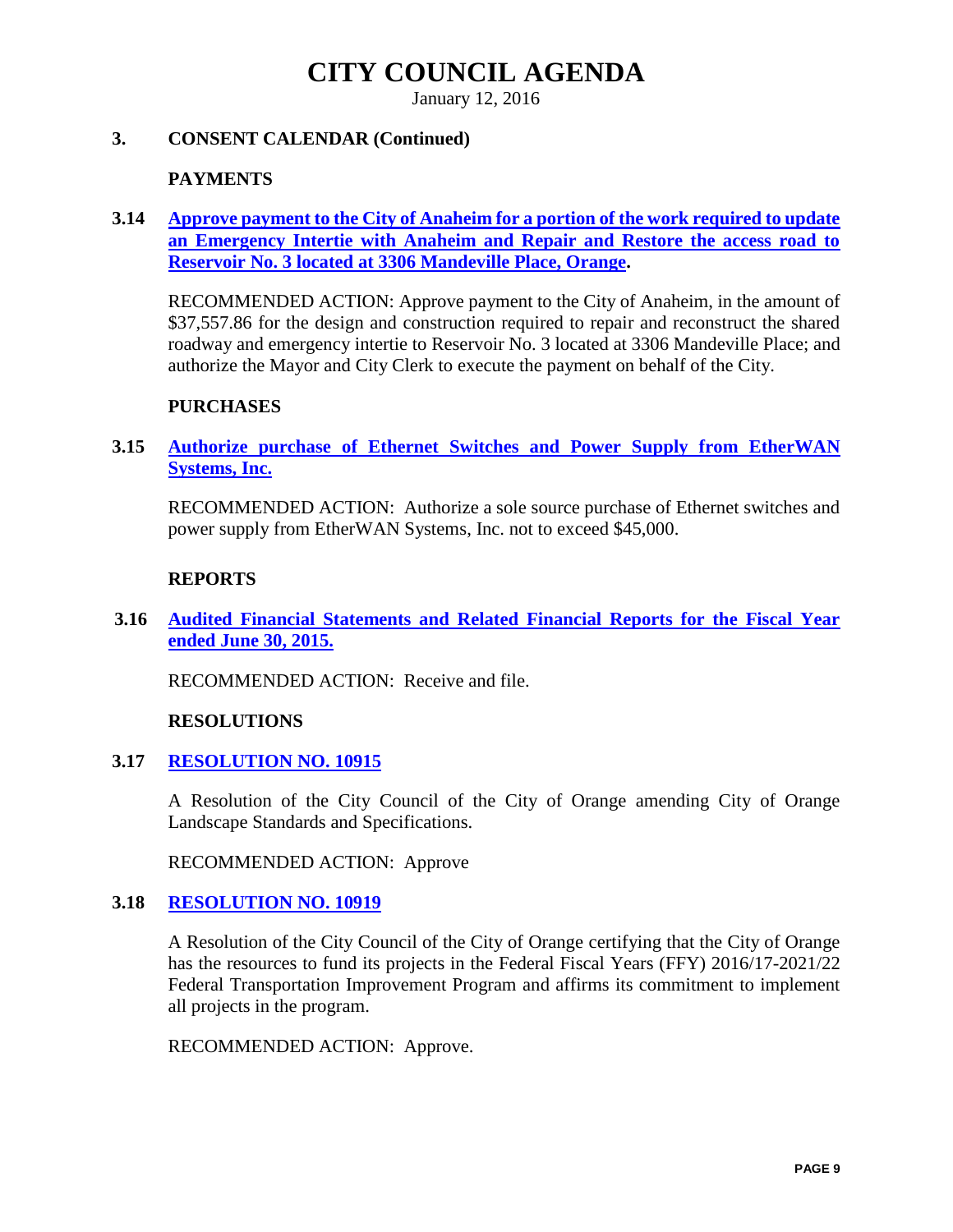January 12, 2016

#### **3. CONSENT CALENDAR (Continued)**

#### **3B. SUCCESSOR AGENCY TO THE ORANGE REDEVELOPMENT AGENCY**

**3.19 Resolution No. SAORA-022 – [A Resolution of the Governing Board of the Successor](http://citydocs.cityoforange.org/WebLink8/DocView.aspx?id=243680212&dbid=0)  [Agency to the Orange Redevelopment Agency approving a](http://citydocs.cityoforange.org/WebLink8/DocView.aspx?id=243680212&dbid=0) Recognized Obligation [Payment Schedule the fiscal period covering July 1, 2016 through June 30, 2017](http://citydocs.cityoforange.org/WebLink8/DocView.aspx?id=243680212&dbid=0)  pursuant to Health and Safety Code [Section 34177 and taking certain related actions.](http://citydocs.cityoforange.org/WebLink8/DocView.aspx?id=243680212&dbid=0)**

**Resolution No. SAORA-023 - [A Resolution of the Governing Board of the Successor](http://citydocs.cityoforange.org/WebLink8/DocView.aspx?id=243680212&dbid=0)  [Agency to the Orange Redevelopment Agency approving the proposed](http://citydocs.cityoforange.org/WebLink8/DocView.aspx?id=243680212&dbid=0)  [Administrative Budgets for the six-month fiscal periods from](http://citydocs.cityoforange.org/WebLink8/DocView.aspx?id=243680212&dbid=0) July 1, 2016 through [December 31, 2016 and from January 1, 2017 through June 30, 2017, and taking](http://citydocs.cityoforange.org/WebLink8/DocView.aspx?id=243680212&dbid=0)  [certain related actions.](http://citydocs.cityoforange.org/WebLink8/DocView.aspx?id=243680212&dbid=0)**

RECOMMENDED ACTION: 1) Approve Resolution No. SAORA-022 and direct Successor Agency Clerk to record previously stated City Council abstentions listed below and reasons therefore as part of the minutes:

Councilmember Alvarez

Line Item No. 27-28 (Metrolink Parking Structure) due to property ownership in area. Line Item No. 73 (Tierra West) due to property ownership in area.

Line Item No. 106 (Property Management) due to property ownership in area. Identified in prior ROPS 13-14A as Line Item 30.

2) Approve Resolution No. SAORA-023; and

3) Direct staff to transmit ROPS 16-17 and related Administrative Budget to the Oversight Board of the Successor Agency to the Orange Redevelopment Agency.

MOTION - SECOND - **AYES** 

#### END OF CONSENT CALENDAR \* \* \* \* \* \* \* \*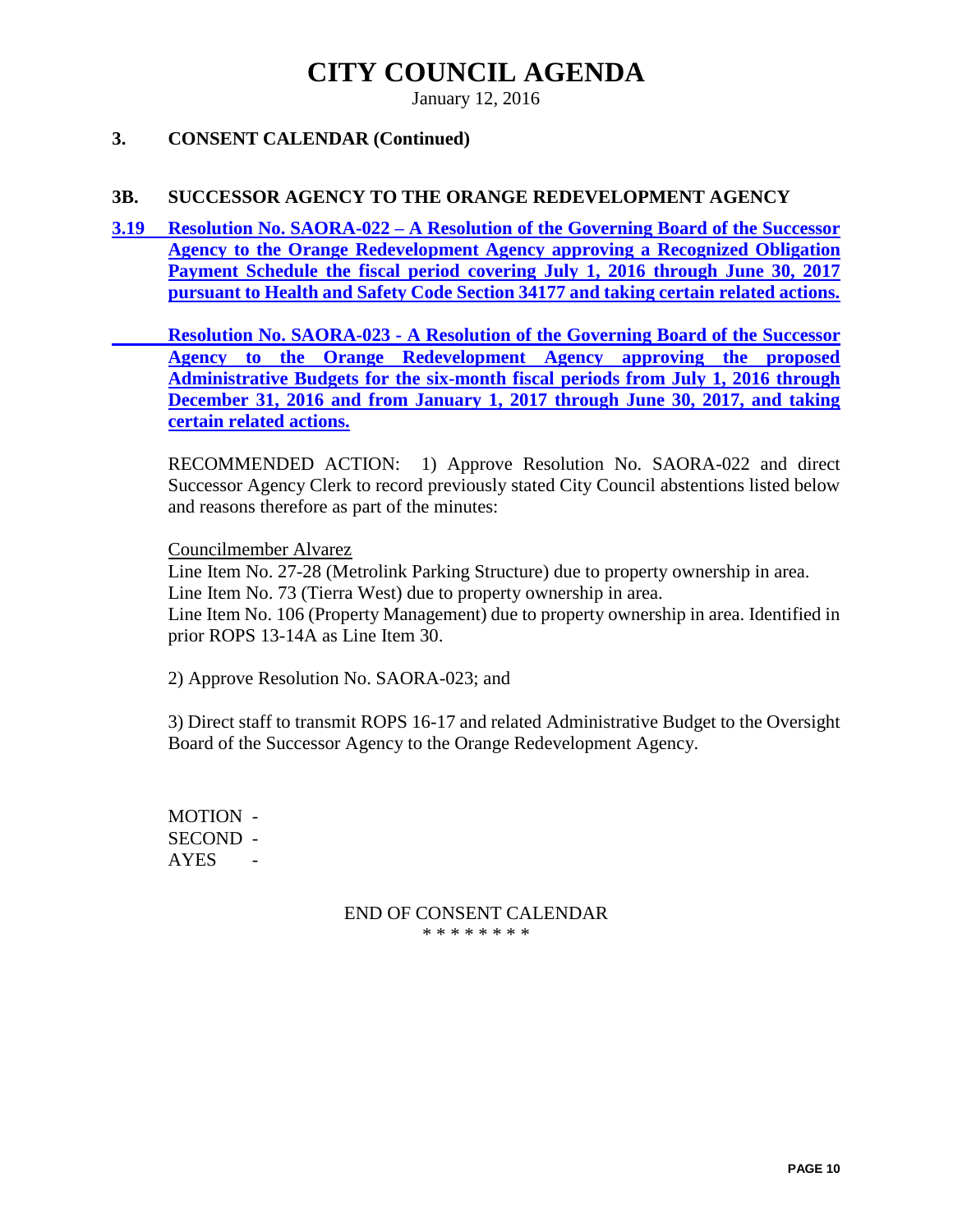January 12, 2016

#### **4. REPORTS FROM MAYOR SMITH**

#### **4.1 Appointment to the Orange Public Library Board of Trustees.**

RECOMMENDED ACTION: Appointment of Rebecca Martinez to the Orange Public Library Board of Trustees. (Term ending June 30, 2019)

MOTION - SECOND - AYES -

#### **4.2 Appointment to the City of Orange Traffic Commission.**

RECOMMENDED ACTION: Appointment of Larry Dick to the City of Orange Traffic Commission. (Term ending June 30, 2020)

MOTION - SECOND - AYES -

#### **5. REPORTS FROM COUNCILMEMBERS**

**5.1 Councilmember Alvarez – Update on the preparation of a student housing ordinance, amendments to the existing party ordinance, and an update regarding the Chapman Neighborhood Advisory Committee meetings.**

#### **6. REPORTS FROM BOARDS, COMMITTEES, AND COMMISSIONS**

#### **7. ADMINISTRATIVE REPORTS**

#### **8. REPORTS FROM CITY MANAGER**

#### **9. LEGAL AFFAIRS**

#### **9.1 [ORDINANCE NO. 10-15 \(SECOND READING\)](http://citydocs.cityoforange.org/WebLink8/DocView.aspx?id=243680214&dbid=0)**

An Ordinance of the City Council of the City of Orange Amending Chapter 5.89 of the OMC Prohibiting the Business of Selling, Cultivating or Distributing Cannabis.

MOTION - SECOND - AYES -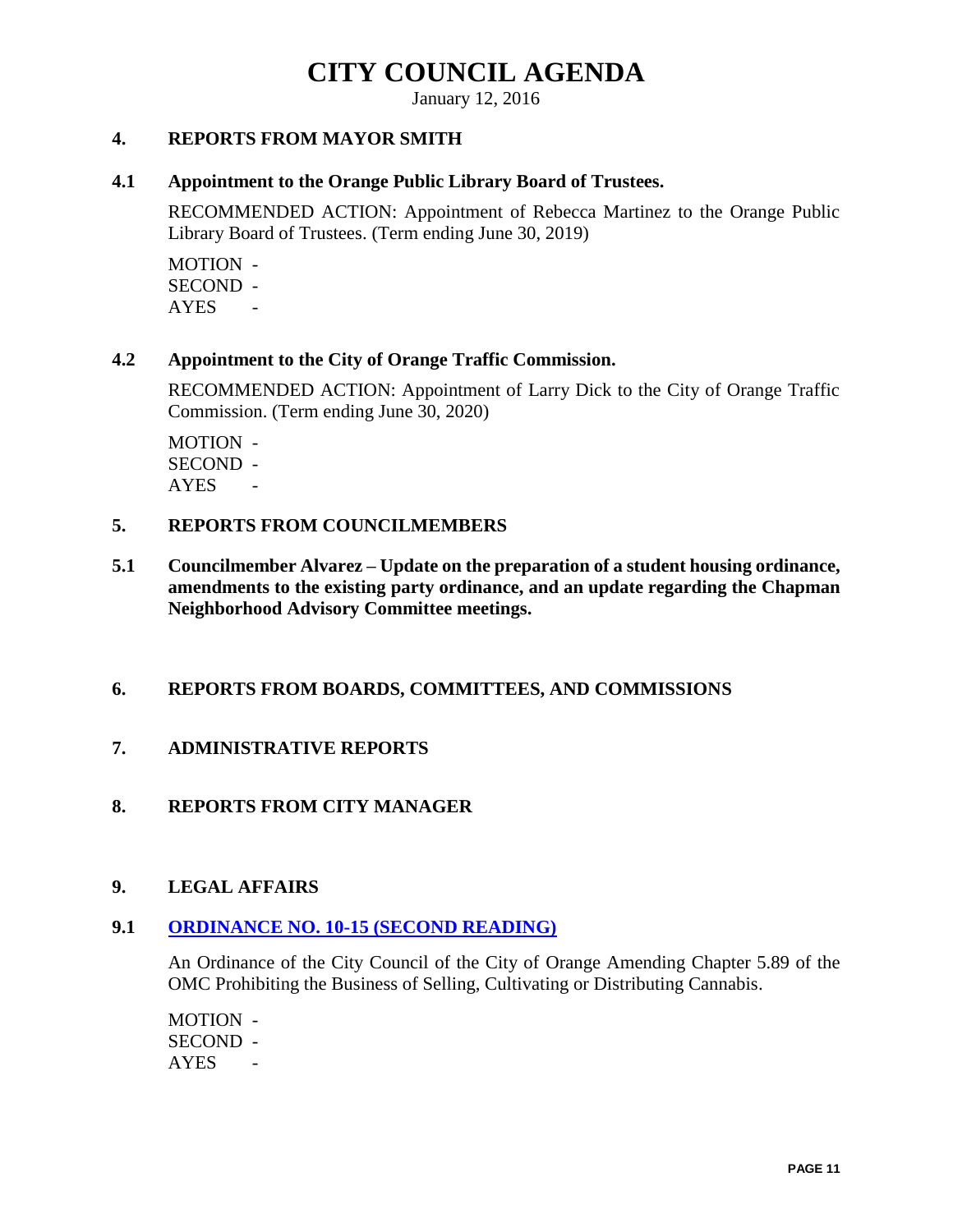January 12, 2016

#### **10. ITEMS RELATING TO THE SUCCESSOR AGENCY OF THE ORANGE REDEVELOPMENT AGENCY**

#### **11. PUBLIC HEARINGS**

#### **11.1 [Loftus Nursery Zone Change and CUP.](http://citydocs.cityoforange.org/WebLink8/DocView.aspx?id=243680215&dbid=0)**

Time set for a public hearing to consider Zone Change 1278-15, Conditional Use Permit 2975-15, and Minor Site Plan 0809-15 – Loftus Nursery, located between Craig Drive and Malena Drive.

Staff Report/Council Questions Open Hearing/Public Comments/Close Hearing Council Comments/Council Action

#### **Recommended Council Action:**

#### **1) ORDINANCE NO. 02-16**

An Ordinance of the City Council of the City of Orange approving Zone Change No. 1278- 15 for the establishment of Single Family Residential, 7000 s.f. (R-1-7), Residential Multiple Family (R-3), and Limited Business (C-1) Zoning consistent with the exiting Low Density Residential 2-6 DU/AC (LDR), Low Medium Residential 6-15 DU/AC (LMDR), and General Commercial Max. 1.0 Far (GC) General Plan Land Use designation, for currently unzoned property located south of Chapman Avenue between S. Craig Drive and S. Malena Drive.

Zone Change No. 1278-15 Applicant: Ed Loftus II

MOTION - SECOND - AYES -

#### **2) RESOLUTION NO. 10913**

A Resolution of the City Council Approving Conditional Use Permit 2975-15, and Minor Site Plan Review 0809-15 for the establishment of a tree and shrub farm on the southerly portion of property located south of Chapman Avenue between Craig Drive and Malena Drive.

Applicant: Ed Loftus II

MOTION - SECOND - AYES -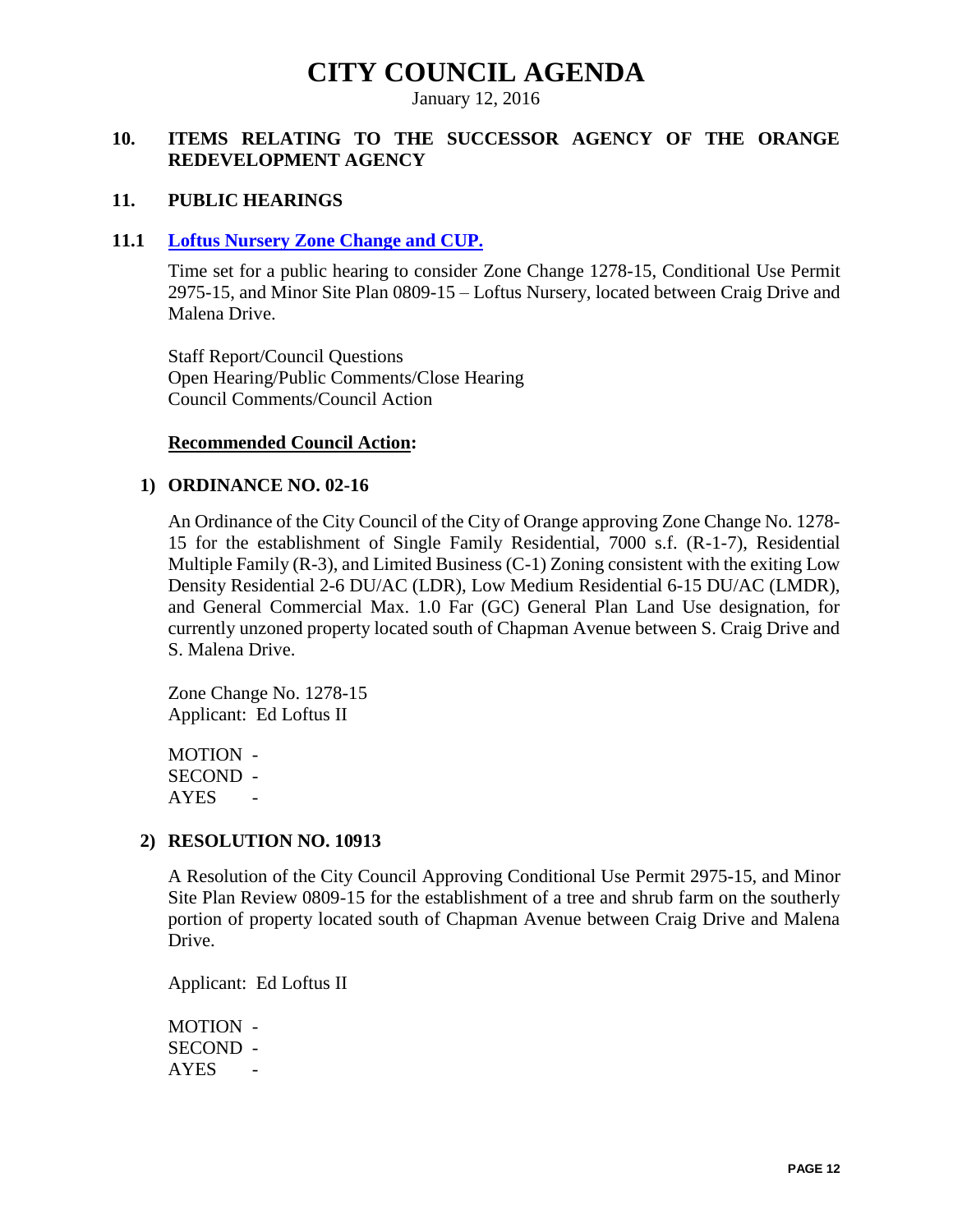January 12, 2016

#### **11. PUBLIC HEARINGS (Continued)**

#### **11.2 Appeal No. 0538-15 - Newport Academy Appeal. (Continued from 12/8/15)**

Time set for a public hearing to consider Appeal No. 0538-15 of the Planning Commission decision to uphold the Community Development Director's denial of reasonable accommodation 0003-14, Newport Academy, 1655 Hunters Way.

Staff Report/Council Questions Open Hearing/Public Comments/Close Hearing Council Comments/Council Action **Recommended Council Action:**

Motion on Appeal No. 0538-15.

MOTION - SECOND - AYES -

 $\text{Item } 11.2 \text{ part } 1$  [Item 11.2 part 2](http://citydocs.cityoforange.org/WebLink8/DocView.aspx?id=243680229&dbid=0)

#### **11.3 Metrolink Parking Structure**

Time set for a public hearing to consider the Metrolink Parking Structure Project to construct a new 611-space parking structure at the northwest corner of Chapman Avenue at 130 N. Lemon Street in Old Towne Orange.

Staff Report/Council Questions Open Hearing/Public Comments/Close Hearing Council Comments/Council Action

#### **Recommended Council Action:**

#### **1) RESOLUTION NO. 10916**

A Resolution of the City Council of the City of Orange approving and adopting Mitigated Negative Declaration No. 1832-14 including adoption of a Mitigation Monitoring and Reporting Program in compliance with the California Environmental Quality Act (CEQA).

City of Orange Metrolink Parking Structure Project 130 N. Lemon Street

MOTION - SECOND - AYES -